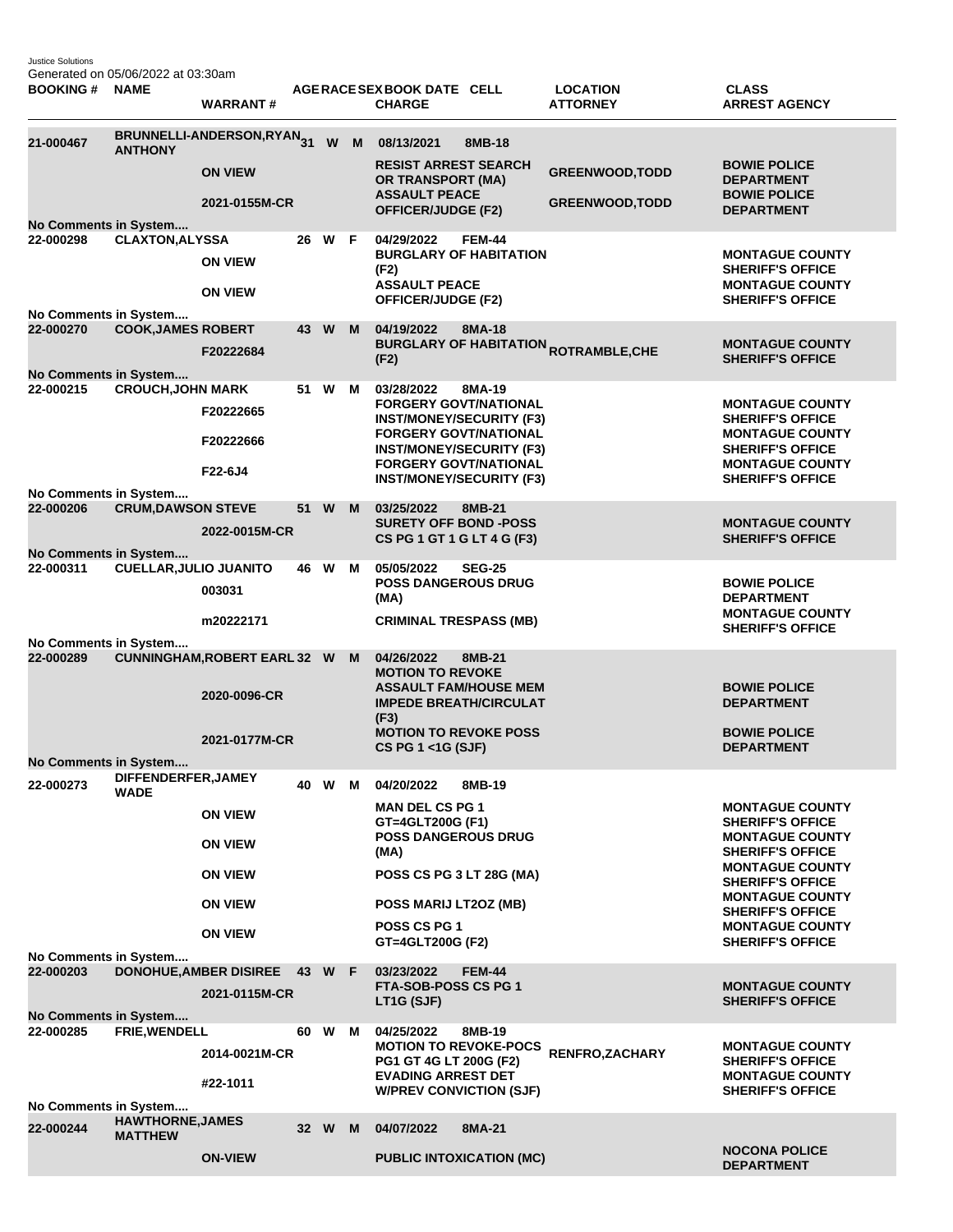|                                                 | <b>ON-VIEW</b>               |  |                                                              |                                                   | <b>ESCAPE FROM CUSTODY</b><br>(MA)<br><b>RESIST ARREST SEARCH</b>                                  | <b>COLE, TIM</b>   | <b>NOCONA POLICE</b><br><b>DEPARTMENT</b><br><b>NOCONA POLICE</b> |
|-------------------------------------------------|------------------------------|--|--------------------------------------------------------------|---------------------------------------------------|----------------------------------------------------------------------------------------------------|--------------------|-------------------------------------------------------------------|
|                                                 | <b>ON-VIEW</b>               |  |                                                              |                                                   | <b>OR TRANSPORT (MA)</b><br><b>MTR COMM SUPERV -</b>                                               | <b>COLE, TIM</b>   | <b>DEPARTMENT</b><br><b>MONTAGUE COUNTY</b>                       |
|                                                 | 2017-0169M-CR                |  |                                                              |                                                   | <b>BURGLARY OF HABITATION COLE, TIM</b><br>(F2)                                                    |                    | <b>SHERIFF'S OFFICE</b>                                           |
|                                                 | M20222168                    |  |                                                              |                                                   | <b>ASSAULT AGAINST</b><br><b>ELDERLY OR DISABLED</b><br><b>INDIVIDUAL (MA)</b>                     |                    | <b>MONTAGUE COUNTY</b><br><b>SHERIFF'S OFFICE</b>                 |
|                                                 | F20222680                    |  |                                                              |                                                   | <b>AGG ASSAULT CAUSES</b><br><b>SERIOUS BODILY INJ (F2)</b><br><b>SURETY OFF BOND - DLWI</b>       | <b>COLE, TIM</b>   | <b>MONTAGUE COUNTY</b><br><b>SHERIFF'S OFFICE</b>                 |
|                                                 | M20222169                    |  |                                                              |                                                   | <b>W/PREV</b><br><b>CONVICTION/SUSPENSION</b><br><b>W/O FINANCIAL</b><br><b>RESPONSIBILTY (MB)</b> |                    | <b>MONTAGUE COUNTY</b><br><b>SHERIFF'S OFFICE</b>                 |
|                                                 | 2017-0171M-CR                |  |                                                              |                                                   | <b>MTR - BURGLARY OF</b><br><b>HABITATION (F2)</b>                                                 |                    | <b>MONTAGUE COUNTY</b><br><b>SHERIFF'S OFFICE</b>                 |
| No Comments in System<br><b>HERNANDEZ,OSCAR</b> |                              |  |                                                              |                                                   |                                                                                                    |                    |                                                                   |
| 21-000295<br><b>ALFREDO</b>                     |                              |  | 26 H                                                         | м                                                 | 05/21/2021<br>1M-47                                                                                |                    |                                                                   |
|                                                 | F2021568                     |  |                                                              |                                                   | <b>SOB - SEXUAL ASSAULT IN</b><br><b>DISASTER AREA (F1)</b>                                        | <b>ODOM,LANHON</b> | TEXAS DEPARTMENT OF<br><b>PUBLIC SAF</b>                          |
|                                                 | PRL2105000127                |  |                                                              |                                                   | ICE HOLD ()                                                                                        | <b>ODOM,LANHON</b> | <b>TEXAS DEPARTMENT OF</b><br><b>PUBLIC SAF</b>                   |
| No Comments in System                           |                              |  |                                                              |                                                   |                                                                                                    |                    |                                                                   |
| 22-000145                                       | <b>HILLIARD, DAVID BURNS</b> |  | 60 W                                                         | M                                                 | 02/28/2022<br>8MA-19<br><b>FAILURE TO APPEAR-BURG</b>                                              |                    | <b>MONTAGUE COUNTY</b>                                            |
|                                                 | 2021-0122M-CR                |  |                                                              |                                                   | OF HAB (SJF)                                                                                       |                    | <b>SHERIFF'S OFFICE</b>                                           |
|                                                 | 17943-01                     |  |                                                              |                                                   | <b>PUBLIC INTOX (MC)</b>                                                                           |                    | <b>MONTAGUE COUNTY</b><br><b>SHERIFF'S OFFICE</b>                 |
| No Comments in System                           |                              |  |                                                              |                                                   |                                                                                                    |                    |                                                                   |
| 22-000279                                       | <b>HOGUE, MASON EDWIN</b>    |  | 29 W                                                         | м                                                 | 04/21/2022<br>8MB-19<br><b>FAIL TO IDENTIFY GIVING</b>                                             |                    |                                                                   |
|                                                 | <b>ON-VIEW</b>               |  |                                                              |                                                   | <b>FALSE/FICTITIOUS INFO</b><br>(MB)                                                               | YANDELL, TRAVIS    | <b>BOWIE POLICE</b><br><b>DEPARTMENT</b>                          |
|                                                 | <b>ON-VIEW</b>               |  |                                                              |                                                   | <b>UNAUTH USE OF VEHICLE</b><br>(SJF)                                                              | YANDELL, TRAVIS    | <b>BOWIE POLICE</b><br><b>DEPARTMENT</b>                          |
|                                                 | <b>ON-VIEW</b>               |  |                                                              |                                                   | <b>POSSESSION OF DRUG</b><br><b>PARAPHERNALIA - CLASS C</b><br>(MC)                                |                    | <b>BOWIE POLICE</b><br><b>DEPARTMENT</b>                          |
|                                                 | 01-164411                    |  |                                                              |                                                   | <b>THEFT PROP</b><br>GT=\$2,500LT\$30K (SJF)                                                       | YANDELL, TRAVIS    | <b>BOWIE POLICE</b><br><b>DEPARTMENT</b>                          |
|                                                 | 01-164567                    |  |                                                              |                                                   | <b>CREDIT CARD OR DEBIT</b><br><b>CARD ABUSE (SJF)</b><br><b>BURGLARY OF VEHICLE</b>               | YANDELL, TRAVIS    | <b>BOWIE POLICE</b><br><b>DEPARTMENT</b><br><b>BOWIE POLICE</b>   |
|                                                 | 01-164719                    |  |                                                              |                                                   | (MA)                                                                                               |                    | <b>DEPARTMENT</b>                                                 |
|                                                 | 003025                       |  |                                                              |                                                   | POSS CS PG 1 LT1G (SJF)                                                                            | YANDELL, TRAVIS    | <b>BOWIE POLICE</b><br><b>DEPARTMENT</b>                          |
|                                                 | 01-164824                    |  |                                                              |                                                   | THEFT PROP<br>GT=\$2,500LT\$30K (SJF)                                                              |                    | <b>BOWIE POLICE</b><br><b>DEPARTMENT</b>                          |
|                                                 | 01-164876                    |  |                                                              |                                                   | <b>UNAUTH USE OF VEHICLE</b><br>(SJF)                                                              | YANDELL, TRAVIS    | <b>BOWIE POLICE</b><br><b>DEPARTMENT</b>                          |
| No Comments in System                           |                              |  |                                                              |                                                   |                                                                                                    |                    |                                                                   |
| <b>HUNEKE, JIMMY LEE</b><br>22-000258           | CF-2022-189                  |  | 25 W                                                         | M                                                 | 04/14/2022<br>8M-14<br><b>POSS OR PROMOTION OF</b><br><b>CHILD PORNOGRAPHY (F3)</b>                |                    | <b>MONTAGUE COUNTY</b><br><b>SHERIFF'S OFFICE</b>                 |
|                                                 | CF-2022-190                  |  |                                                              |                                                   | <b>POSS OR PROMOTION OF</b><br><b>CHILD PORNOGRAPHY (F2)</b>                                       |                    | <b>MONTAGUE COUNTY</b><br><b>SHERIFF'S OFFICE</b>                 |
|                                                 | CF-2022-191                  |  |                                                              |                                                   | <b>POSS OR PROMOTION OF</b><br><b>CHILD PORNOGRAPHY (F3)</b>                                       |                    | <b>MONTAGUE COUNTY</b><br><b>SHERIFF'S OFFICE</b>                 |
| CF-2022-192                                     |                              |  | <b>POSS OR PROMOTION OF</b><br><b>CHILD PORNOGRAPHY (F2)</b> | <b>MONTAGUE COUNTY</b><br><b>SHERIFF'S OFFICE</b> |                                                                                                    |                    |                                                                   |
|                                                 | CF-2022-193                  |  |                                                              |                                                   | <b>POSS OR PROMOTION OF</b><br><b>CHILD PORNOGRAPHY (F3)</b>                                       |                    | <b>MONTAGUE COUNTY</b><br><b>SHERIFF'S OFFICE</b>                 |
|                                                 | CF-2022-194                  |  |                                                              |                                                   | <b>POSS OR PROMOTION OF</b><br><b>CHILD PORNOGRAPHY (F3)</b>                                       |                    | <b>MONTAGUE COUNTY</b><br><b>SHERIFF'S OFFICE</b>                 |
| No Comments in System                           |                              |  |                                                              |                                                   |                                                                                                    |                    |                                                                   |
| 22-000308                                       | JONES, JOSHUA DAVID          |  | 37 W                                                         | м                                                 | 05/05/2022<br><b>SEG-23</b><br><b>DRIVING WHILE LICENSE</b>                                        |                    | <b>MONTAGUE COUNTY</b>                                            |
|                                                 | 0500067377                   |  |                                                              |                                                   | <b>SUSPENDED/INVALID (MC)</b>                                                                      |                    | <b>SHERIFF'S OFFICE</b>                                           |
|                                                 | 0500067562                   |  |                                                              |                                                   | <b>FAILURE TO APPEAR (MC)</b>                                                                      |                    | <b>MONTAGUE COUNTY</b><br><b>SHERIFF'S OFFICE</b>                 |
| No Comments in System                           |                              |  |                                                              |                                                   |                                                                                                    |                    |                                                                   |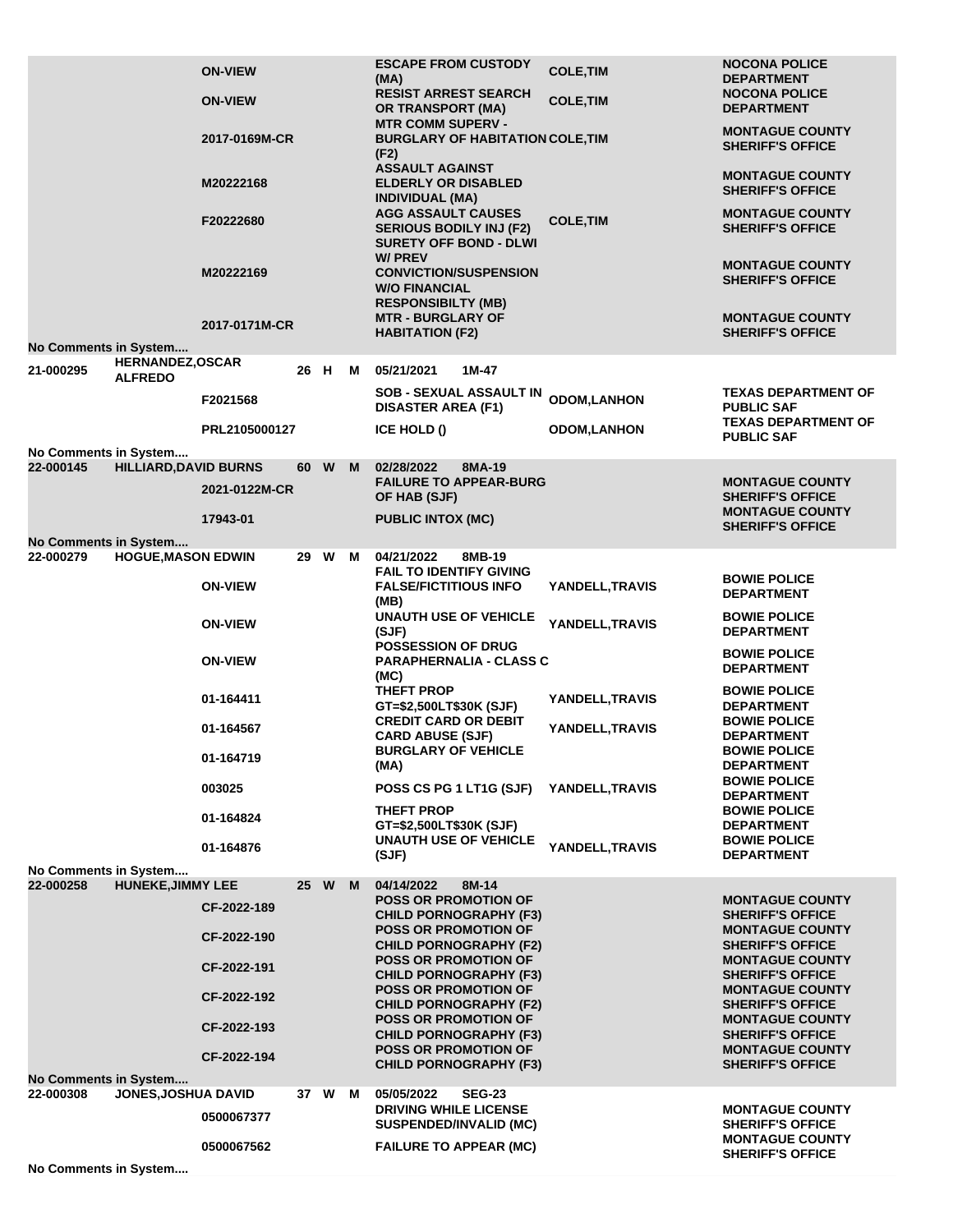| 22-000303                          | KIMBRELL, ZACHARY<br><b>TAYLUR</b>         |                                                 |      | 26 W M |   | 05/03/2022<br>8MB-18                                                                                       |                        |                                                   |                                                                             |
|------------------------------------|--------------------------------------------|-------------------------------------------------|------|--------|---|------------------------------------------------------------------------------------------------------------|------------------------|---------------------------------------------------|-----------------------------------------------------------------------------|
|                                    |                                            | 2017-0055M-CR                                   |      |        |   | <b>MOTION TO REVOKE</b><br><b>COMMUNITY SUPERVISION</b><br><b>BURGLARY OF HABITION</b><br>(F2)             |                        |                                                   | <b>CLAY COUNTY</b>                                                          |
|                                    |                                            | 2018-0080M-CR                                   |      |        |   | <b>MOTION TO REVOKE</b><br><b>COMMUNITY SUPERVISION</b><br>POSS MARIJ GT2 OZLT=4OZ<br>DRUG FREE ZONE (SJF) |                        |                                                   | <b>CLAY COUNTY</b>                                                          |
| No Comments in System              |                                            | CJ-2022-240-D                                   |      |        |   | <b>CRIMINAL MISCHIEF</b><br>GT=\$100LT\$750 (MB)                                                           |                        |                                                   | <b>MONTAGUE COUNTY</b><br><b>SHERIFF'S OFFICE</b>                           |
| 22-000212                          |                                            | KNOWLES, THOMAS MYRON 34 W M                    |      |        |   | 03/26/2022<br>8MB-21                                                                                       |                        |                                                   |                                                                             |
|                                    |                                            | <b>ON VIEW</b>                                  |      |        |   | <b>MAN DEL CS PG 1</b><br>GT=1GLT4G (F2)                                                                   | <b>RENFRO, ZACHARY</b> | <b>MONTAGUE COUNTY</b><br><b>SHERIFF'S OFFICE</b> |                                                                             |
|                                    |                                            | <b>ON VIEW</b>                                  |      |        |   | <b>RESIST ARREST SEARCH</b><br><b>OR TRANSPORT (MA)</b>                                                    |                        | <b>RENFRO, ZACHARY</b>                            | <b>MONTAGUE COUNTY</b><br><b>SHERIFF'S OFFICE</b><br><b>MONTAGUE COUNTY</b> |
|                                    |                                            | 1707344D                                        |      |        |   | <b>POSS CS PG 1/1-B LT 1G</b><br>(SJF)<br><b>FAIL TO COMPLY SEX OFF</b>                                    |                        | <b>SHERIFF'S OFFICE</b>                           |                                                                             |
|                                    |                                            | F20222675                                       |      |        |   | (F2)                                                                                                       |                        | DUTY TO REG LIFE/90 DAY RENFRO, ZACHARY,          | <b>MONTAGUE COUNTY</b><br><b>SHERIFF'S OFFICE</b>                           |
| No Comments in System<br>22-000299 | <b>LEE, CLINTON GLEN</b>                   |                                                 |      | 41 W M |   | 04/29/2022<br>8MB-21                                                                                       |                        |                                                   |                                                                             |
|                                    |                                            | 2021-0186M-CR                                   |      |        |   | <b>MTP-POSS CS PG 1 LT1G</b><br>(SJF)                                                                      |                        |                                                   | <b>MONTAGUE COUNTY</b><br><b>SHERIFF'S OFFICE</b>                           |
| No Comments in System              |                                            |                                                 |      |        |   |                                                                                                            |                        |                                                   |                                                                             |
| 22-000249                          |                                            | LEMONS, DANIEL DEWAYNE 36 W M<br><b>ON VIEW</b> |      |        |   | 04/12/2022<br><b>TRS-48</b><br>POSS CS PG 1 LT1G (SJF)                                                     |                        |                                                   | <b>BOWIE POLICE</b><br><b>DEPARTMENT</b>                                    |
|                                    |                                            | <b>ON VIEW</b>                                  |      |        |   | POSS CS PG 3 LT 28G (MA)                                                                                   |                        |                                                   | <b>BOWIE POLICE</b><br><b>DEPARTMENT</b>                                    |
| No Comments in System              |                                            |                                                 |      |        |   |                                                                                                            |                        |                                                   |                                                                             |
| 22-000254                          | <b>LIRA, MIGUEL ANGEL</b>                  |                                                 | 38 H |        | M | 04/14/2022<br><b>TRS-48</b><br><b>MTR COMMUNITY</b>                                                        |                        |                                                   | <b>MONTAGUE COUNTY</b>                                                      |
|                                    |                                            | 2021-0013M-CR                                   |      |        |   | SUPERVISION-POSS CS PG YANDELL, TRAVIS<br>1 LT1G (SJF)                                                     |                        |                                                   | <b>SHERIFF'S OFFICE</b>                                                     |
| No Comments in System              |                                            |                                                 |      |        |   |                                                                                                            |                        |                                                   |                                                                             |
| 22-000291                          | <b>LOWERY, MELISSA LYNN</b>                | 0500067095                                      |      | 41 W F |   | <b>FEM-43</b><br>04/27/2022<br><b>CAPIAS - UNAUTHORIZED</b>                                                |                        |                                                   | <b>BOWIE POLICE</b>                                                         |
|                                    |                                            | 0500066851                                      |      |        |   | <b>BURNING (MC)</b><br><b>CAPIAS - UNAUTHORIZED</b>                                                        |                        |                                                   | <b>DEPARTMENT</b><br><b>BOWIE POLICE</b>                                    |
|                                    |                                            | 0500067332                                      |      |        |   | <b>BURNING (MC)</b><br><b>UNAUTHORIZED BURNING</b>                                                         |                        |                                                   | <b>DEPARTMENT</b><br><b>BOWIE POLICE</b>                                    |
|                                    |                                            | 003021                                          |      |        |   | (MC)<br>ARSON (F2)                                                                                         |                        | JORDAN, COLLIN                                    | <b>DEPARTMENT</b><br><b>BOWIE POLICE</b><br><b>DEPARTMENT</b>               |
| No Comments in System              |                                            |                                                 |      |        |   |                                                                                                            |                        |                                                   |                                                                             |
| 22-000228                          | <b>MINYARD, RICHARD</b><br><b>LAWRENCE</b> |                                                 |      | 29 W M |   | 8MB-19<br>04/01/2022                                                                                       |                        |                                                   |                                                                             |
|                                    |                                            | 2021-0200M-CR                                   |      |        |   | <b>FAILURE TO APPEAR</b><br>POSSESSION OF CS PG 1G ALLEN, LAUREN<br>LT 4 ()                                |                        |                                                   | <b>MONTAGUE COUNTY</b><br><b>SHERIFF'S OFFICE</b>                           |
| No Comments in System              |                                            |                                                 |      |        |   |                                                                                                            |                        |                                                   |                                                                             |
| 22-000022                          | <b>NEISS, JERRY ALAN</b>                   |                                                 |      | 35 W   | M | 01/12/2022<br>1M-46<br><b>FAIL TO COMPLY SEX OFF</b>                                                       |                        |                                                   |                                                                             |
|                                    |                                            | F20212625                                       |      |        |   | DUTY TO REG LIFE/ANNUAL JORDAN, COLLIN<br>(F3)                                                             |                        |                                                   | <b>MONTAGUE COUNTY</b><br><b>SHERIFF'S OFFICE</b>                           |
| No Comments in System<br>22-000216 | <b>NEWSOME, SONIA DANN</b>                 |                                                 |      | 46 W F |   | 03/28/2022<br><b>FEM-43</b>                                                                                |                        |                                                   |                                                                             |
|                                    |                                            |                                                 |      |        |   | <b>FORGERY GOVT/NATIONAL</b>                                                                               |                        |                                                   | <b>MONTAGUE COUNTY</b>                                                      |
|                                    |                                            | F20222667                                       |      |        |   | <b>INST/MONEY/SECURITY (F3)</b>                                                                            |                        | <b>MARSH,LEE ANN</b>                              | <b>SHERIFF'S OFFICE</b>                                                     |
|                                    |                                            | F20222668                                       |      |        |   | <b>FORGERY GOVT/NATIONAL</b><br><b>INST/MONEY/SECURITY (F3)</b>                                            |                        | Marsh,Lee Ann                                     | <b>MONTAGUE COUNTY</b><br><b>SHERIFF'S OFFICE</b>                           |
| No Comments in System              |                                            |                                                 |      |        |   |                                                                                                            |                        |                                                   |                                                                             |
| 22-000243                          |                                            | OWENS, ANGELA MICHELLE 37 W F                   |      |        |   | 04/06/2022<br><b>FEM-44</b><br><b>FAILURE TO APPEAR</b>                                                    |                        |                                                   |                                                                             |
|                                    |                                            | 2021-0040M-CR                                   |      |        |   | <b>DECLARING BOND</b><br><b>INSUFFICIENT UNAUTH USE ROTRAMBLE, CHE</b>                                     |                        |                                                   | <b>MONTAGUE COUNTY</b><br><b>SHERIFF'S OFFICE</b>                           |
|                                    |                                            | 2021-0067M-CR                                   |      |        |   | OF VEHICLE (SJF)<br><b>FAILURE TO</b><br><b>APPEAR-DECLARING BOND</b>                                      |                        | <b>ROTRAMBLE, CHE</b>                             | <b>MONTAGUE COUNTY</b><br><b>SHERIFF'S OFFICE</b>                           |
|                                    |                                            |                                                 |      |        |   | <b>INSUFFICIENT- POSS CS PG</b><br><b>1 LT 1 G DRUG FREE ZONE</b>                                          |                        |                                                   |                                                                             |